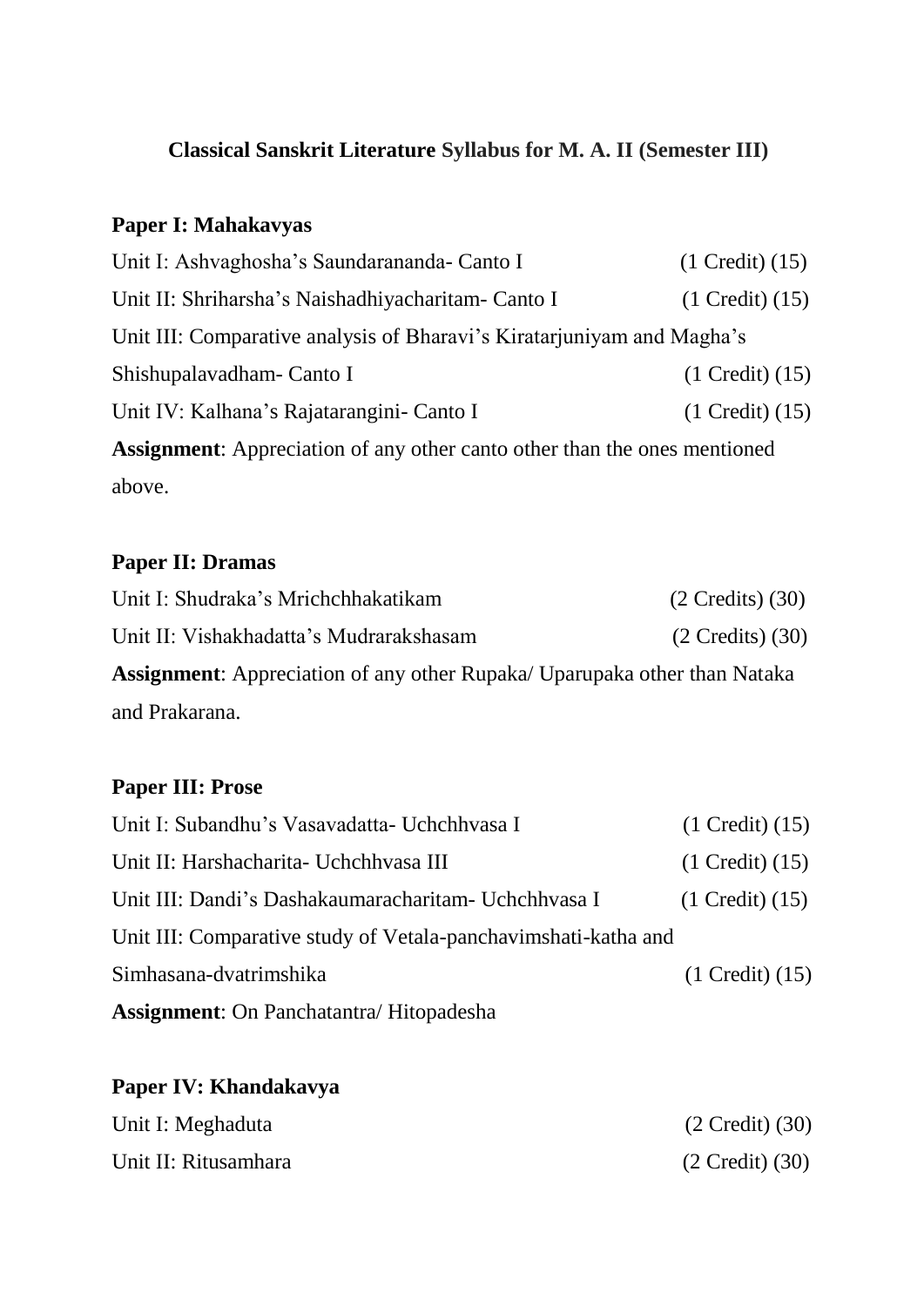#### **Assignment**: Dutakavyas other than Meghaduta

# **Paper V: Other literary forms**

| Unit I: History of Champu literature                            | $(2$ Credits) $(30)$      |
|-----------------------------------------------------------------|---------------------------|
| Unit II: Jagannatha's Gangalahari                               | $(1 \text{ Credit}) (15)$ |
| Unit III: Gnomic literature                                     | $(1$ Credit $)(15)$       |
| <b>Assignment:</b> Devotional literature other than Gangalahari |                           |

### **Paper Pattern:**

### **Paper I: Mahakavyas**

| Unit 1: Reference to context OR Short Notes (2 out of 3)                    | (15) |
|-----------------------------------------------------------------------------|------|
| Unit 2: Translate and annotate OR Reference to context (2 out of 3)         | (15) |
| Unit 3: Essay type (1 out of 2) OR short Notes (2 out of 3)                 | (15) |
| Unit 4: Essay type (1 out of 2) OR short Notes (2 out of 3) OR Reference to |      |
| context $(2 \text{ out of } 3)$                                             | (15) |

### **Paper II: Dramas**

| Unit 1: i. Reference to context OR short Notes (2 out of 3) | (15) |
|-------------------------------------------------------------|------|
| ii. Essay type $(1 \text{ out of } 2)$                      | (15) |
| Unit 2: i. Reference to context OR short Notes (2 out of 3) | (15) |
| ii. Essay type $(1 \text{ out of } 2)$                      | (15) |

### **Paper III: Prose**

| Unit 1: Reference to context OR Short Notes (2 out of 3)              | (15) |
|-----------------------------------------------------------------------|------|
| Unit 2: Essay type (1 out of 2) OR Short Notes (2 out of 3)           | (15) |
| Unit 3: Short Notes (2 out of 3) OR Reference to context (2 out of 3) | (15) |
| Unit 4: Essay type (1 out of 2) OR Short Notes (2 out of 3)           | (15) |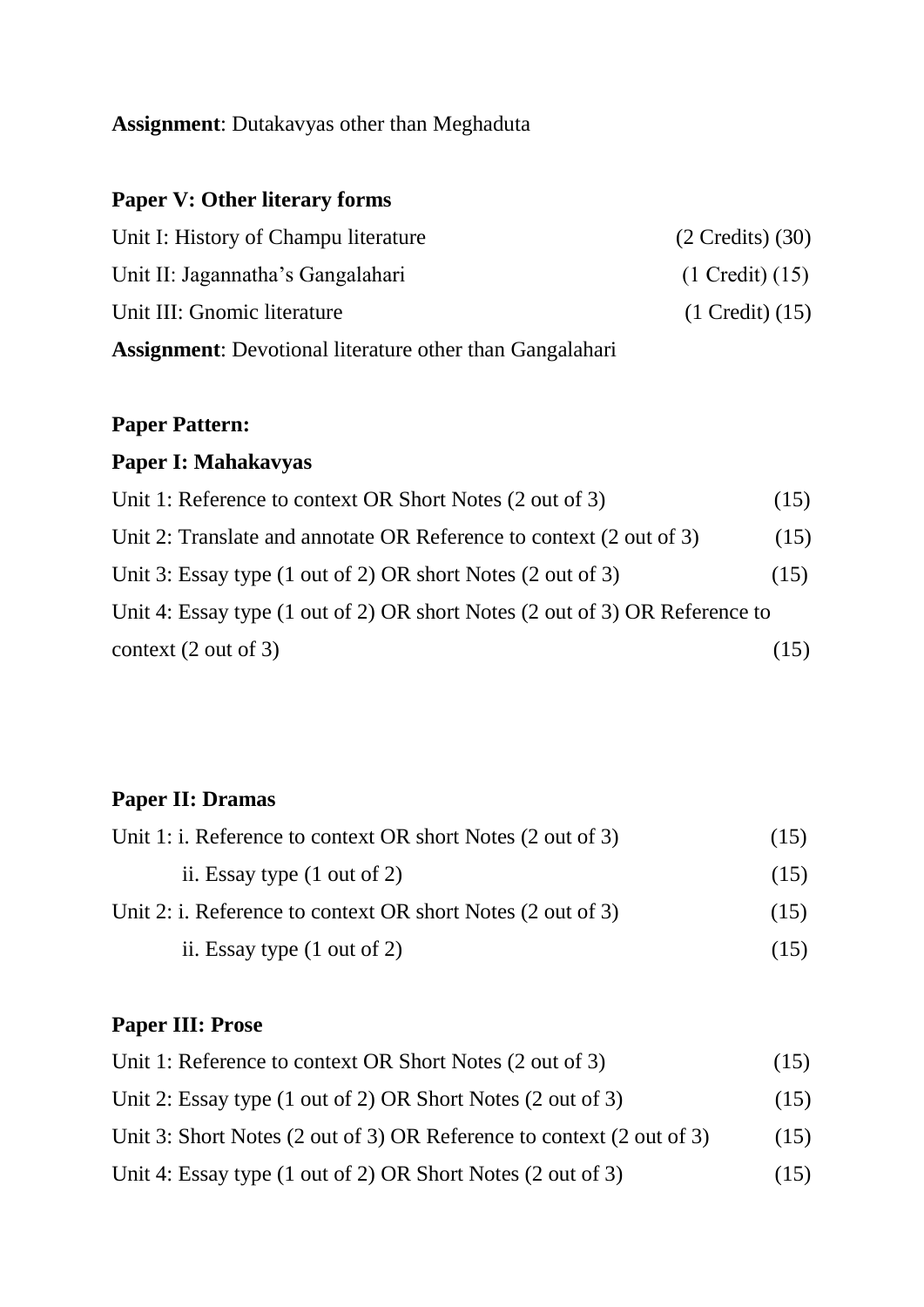#### **Paper IV: Khandakavya**

| Unit 1: i. Translate and annotate $(2 \text{ out of } 3)$ | (15) |
|-----------------------------------------------------------|------|
| ii. Essay type $(1 \text{ out of } 2)$                    | (15) |
| Unit 2: i. Translate and annotate $(2 \text{ out of } 3)$ | (15) |
| ii. Essay type $(1 \text{ out of } 2)$                    | (15) |

#### **Paper V: Other literary forms**

| Unit 1: i. Short Notes $(2 \text{ out of } 3)$              | (15) |
|-------------------------------------------------------------|------|
| ii. Essay type $(1 \text{ out of } 2)$                      | (15) |
| Unit 2: Translate and annotate $(2 \text{ out of } 3)$      | (15) |
| Unit 3: Essay type (1 out of 2) OR Short Notes (2 out of 3) | (15) |

#### **Select Bibliography**:

- 1. Saundaranda Mahakavya of Shri Ashvaghosha, Chaukhamba Surabharati Prakashan, Varanasi
- 2. Naishadhiyacharitam by Narayanram Acharya, Chaukhamba Vidyabhavan, Varanasi
- 3. Naishadhiyacharitam by Dr. Devarshi Sanadhya Shastri, Chaukhamba Krishnadas Academy, Varanasi
- 4. Kiratarjuniyam of Bharavi, Sanskrit Text with Hindi Translation, Chaukhamba Surabharati Prakashan, Varanasi
- 5. Shishupalavadha, Marathi Translation by V.K. Noolkar, Prasad Prakashan, Pune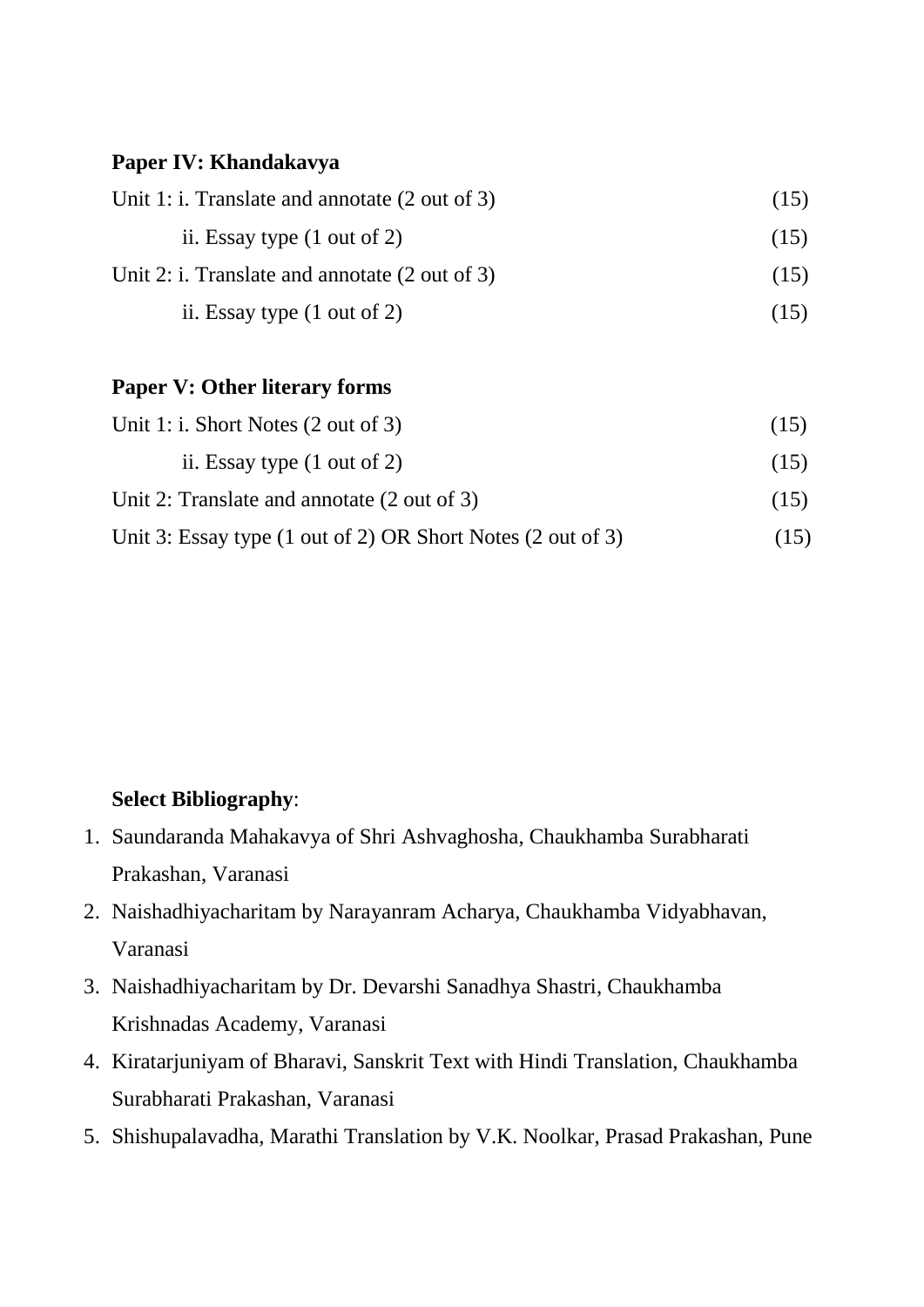- 6. Shishupalavadha Mahakavyam Prathamah Sargah, Janardanashastri Pandey, Motilal Banarasidass Publishers Pvt. Ltd., Delhi
- 7. Kalhana's Rajatarangini A Chronicle of the Kings of Kashmir, M. A. Stein, Motilal Banarasidass Publishers Pvt. Ltd., Delhi
- 8. Kings of Kashmira A Translation of Sanskrit Work, Vol. 1 to 3, Jogesh Chunder Dutt, Gulshan Publishers, New Delhi
- 9. The Mrichchhakatika of Shudraka, M.R. Kale, Motilal Banarasidass Publishers Pvt. Ltd., Delhi
- 10. Mudrarakshasa of Vishakhadatta, M.R. Kale, Motilal Banarasidass Publishers Pvt. Ltd., Delhi
- 11.Mahakavi-Subandhu-virachita Vasavadatta, Chaukhamba Vidyabhavan, Varanasi
- 12.Subandhu's Vasavadatta A Sanskrit Romance, Louis H. Gray, Motilal Banarasidass Publishers Pvt. Ltd., Delhi
- 13. The Harshacharita of Banabhatta, P.V. Kane, Motilal Banarasidass Publishers Pvt. Ltd., Delhi
- 14.Dashakumaracharitam of Dandi, Sanskrit text with English Notes by M. R. Kale, Gopal Narayan and Co., Bombay
- 15. [Vikram & the Vampire; or Tales of Hindu Devilry,](https://archive.org/stream/cu31924024159760#page/n11/mode/2up) Richard Burton, Longmans, Green, and Co., London
- 16. Simhasana Dvatrimsika, Haksar A. N. D., Penguin Classics
- 17. Panchatantra by M.R. Kale, Motilal Banarasidass Publishers Pvt. Ltd., Delhi
- 18. Narayana's Hitopadesha, Haksar A. N. D., Penguin Classics
- 19. Meghaduta, M. R. Kale, Motilal Banarasidass Publishers Pvt. Ltd., Delhi
- 20. Ritusamhara of Kalidas, Motilal Banarasidass Publishers Pvt. Ltd., Delhi
- 21. Champu Kavya ka Aalochanatmaka evam Aitihasika Adhyayana, Dr. Chavinatha Tripathi, Chaukhamba Prakashan, Varanasi
- 22.Sanskrit Champu Kavya by Kusum Bhuriya, Pratibha Prakashan, Delhi
- 23. Jagannatha Pandita's Gangalahari, Neelakanth Publications, Pune